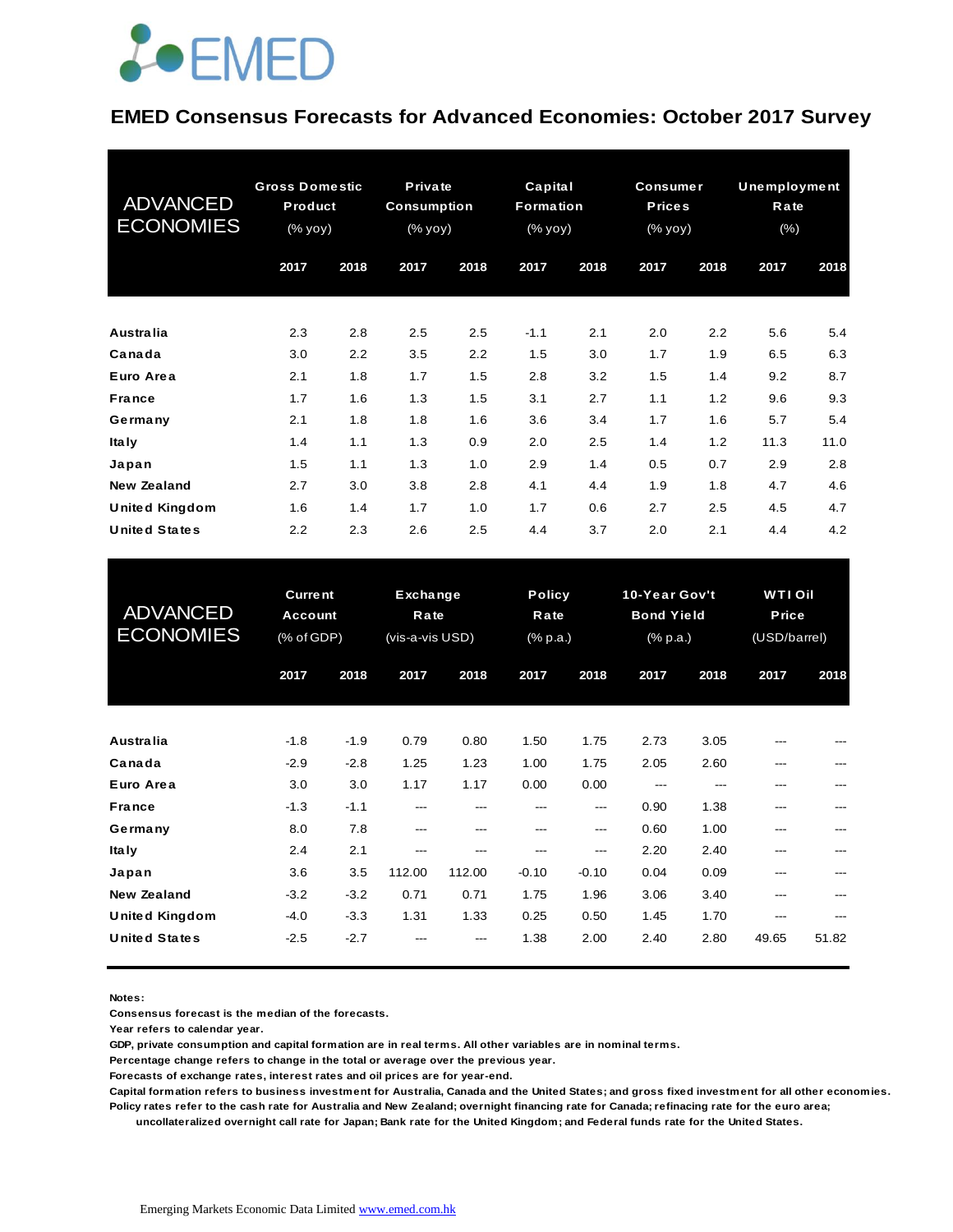

#### **EMED Consensus Forecasts for Emerging Markets: October 2017 Survey**

|                       | <b>Gross Domestic</b> |      | <b>Private</b>     |      | <b>Fixed</b>       |      |               | Consumer |         | Unemployment |  |
|-----------------------|-----------------------|------|--------------------|------|--------------------|------|---------------|----------|---------|--------------|--|
| <b>EMERGING</b>       | Product               |      | <b>Consumption</b> |      | Investment         |      | <b>Prices</b> |          | Rate    |              |  |
| <b>MARKETS</b>        | $(%$ (% yoy)          |      | (% yoy)            |      | $(%$ $(y_0, y_0),$ |      | (% yoy)       |          | $(\% )$ |              |  |
|                       |                       |      |                    |      |                    |      |               |          |         |              |  |
|                       | 2017                  | 2018 | 2017               | 2018 | 2017               | 2018 | 2017          | 2018     | 2017    | 2018         |  |
|                       |                       |      |                    |      |                    |      |               |          |         |              |  |
| Argentina             | 2.8                   | 3.3  | 2.8                | 2.8  | 6.7                | 4.5  | 24.5          | 15.0     | 8.1     | 7.7          |  |
| <b>Brazil</b>         | 0.6                   | 2.1  | 0.6                | 2.4  | $-2.5$             | 5.3  | 3.6           | 4.0      | 12.7    | 11.5         |  |
| Chile                 | 1.4                   | 2.5  | 2.2                | 2.5  | $-1.5$             | 2.5  | 2.5           | 2.8      | 6.9     | 6.8          |  |
| China                 | 6.7                   | 6.4  | 7.6                | 7.9  | 6.1                | 5.9  | 1.7           | 2.2      | 4.1     | 4.1          |  |
| Colombia              | 1.7                   | 2.5  | 1.7                | 2.6  | 2.0                | 4.1  | 4.2           | 3.4      | 9.8     | 9.8          |  |
| <b>Czech Republic</b> | 3.8                   | 2.9  | 3.2                | 2.9  | 4.5                | 4.0  | 2.2           | 2.1      | 3.3     | 3.1          |  |
| <b>Hong Kong</b>      | 3.2                   | 2.5  | 3.8                | 2.0  | 3.9                | 2.4  | 1.8           | 2.4      | 3.3     | 3.3          |  |
| Hungary               | 3.7                   | 3.4  | 4.0                | 3.8  | 11.6               | 6.9  | 2.4           | 2.6      | 4.3     | 4.2          |  |
| India                 | 7.0                   | 7.5  | 7.6                | 7.8  | 3.3                | 6.9  | 4.3           | 4.7      | $---$   | $---$        |  |
| Indonesia             | 5.1                   | 5.3  | 5.0                | 5.1  | 5.5                | 6.0  | 4.0           | 4.2      | 5.6     | 5.6          |  |
| Malaysia              | 5.3                   | 4.8  | 6.3                | 5.0  | 5.4                | 4.7  | 3.7           | 2.5      | 3.5     | 3.4          |  |
| <b>Mexico</b>         | 2.1                   | 2.3  | 2.5                | 2.7  | $-0.1$             | 1.7  | 5.7           | 3.7      | 3.5     | 3.6          |  |
| <b>Philippines</b>    | 6.5                   | 6.5  | 6.0                | 6.3  | 8.8                | 8.2  | 3.0           | 3.0      | 5.7     | 5.2          |  |
| Poland                | 3.9                   | 3.4  | 4.4                | 3.8  | 3.7                | 7.6  | 1.8           | 2.0      | 6.8     | 6.2          |  |
| Russia                | 1.5                   | 1.7  | 2.5                | 3.0  | 3.8                | 3.5  | 4.2           | 4.0      | 5.3     | 5.0          |  |
| <b>Singapore</b>      | 2.6                   | 2.4  | 1.1                | 2.0  | $-0.3$             | 0.5  | 0.8           | 1.3      | 2.3     | 2.3          |  |
| South Korea           | 2.8                   | 2.6  | 2.2                | 2.4  | 8.0                | 2.0  | 2.0           | 2.0      | 3.6     | 3.5          |  |
| Taiwan                | 2.2                   | 2.3  | 2.0                | 2.1  | 1.4                | 2.7  | 0.8           | 1.3      | 3.8     | 3.9          |  |
| <b>Thailand</b>       | 3.5                   | 3.5  | 3.1                | 2.9  | 2.4                | 4.7  | 0.5           | 1.5      | 1.1     | 1.0          |  |
| Turkey                | 4.1                   | 3.2  | 2.9                | 3.3  | 4.0                | 3.0  | 10.5          | 8.2      | 11.4    | 11.5         |  |

|                       | <b>Money</b>              |          | <b>Merchandise</b> |      | <b>Merchandise</b> |      | Current        |        | <b>Exchange</b> |       |
|-----------------------|---------------------------|----------|--------------------|------|--------------------|------|----------------|--------|-----------------|-------|
| <b>EMERGING</b>       | <b>Supply M2</b>          |          | <b>Exports</b>     |      | <b>Imports</b>     |      | <b>Account</b> |        | Rate            |       |
| <b>MARKETS</b>        | $(%$ (% yoy)              |          | $(%$ (% yoy)       |      | $(\%$ yoy)         |      | (% of GDP)     |        | (vis-a-vis USD) |       |
|                       | 2017                      | 2018     | 2017               | 2018 | 2017               | 2018 | 2017           | 2018   | 2017            | 2018  |
|                       |                           |          |                    |      |                    |      |                |        |                 |       |
| Argentina             | 29.0                      | 22.6     | 2.5                | 4.2  | 14.4               | 7.2  | $-3.3$         | $-3.8$ | 17.70           | 20.52 |
| <b>Brazil</b>         | 4.4                       | 5.5      | 3.7                | 4.6  | 2.2                | 8.3  | $-0.6$         | $-1.5$ | 3.20            | 3.25  |
| Chile                 | 5.8                       | 9.0      | 3.4                | 3.2  | 3.9                | 4.3  | $-1.8$         | $-2.0$ | 661             | 648   |
| China                 | 9.8                       | 9.5      | 5.1                | 4.3  | 11.7               | 4.6  | 1.6            | 1.5    | 6.76            | 6.80  |
| Colombia              | 12.7                      | 13.8     | 6.4                | 3.1  | 3.6                | 5.3  | $-3.9$         | $-3.5$ | 3003            | 3000  |
| <b>Czech Republic</b> | $\qquad \qquad -\qquad -$ | $\cdots$ | 7.4                | 5.7  | 6.8                | 7.0  | 0.9            | 0.5    | 22.7            | 22.0  |
| <b>Hong Kong</b>      | 9.7                       | 7.4      | 5.4                | 4.2  | 5.5                | 4.2  | 3.2            | 3.0    | 7.80            | 7.80  |
| Hungary               | 4.0                       | 3.4      | 6.1                | 6.8  | 7.4                | 7.9  | 3.7            | 3.1    | 269             | 265   |
| India                 | 12.2                      | 9.5      | 7.1                | 5.5  | 11.0               | 4.1  | $-1.1$         | $-1.3$ | 65.0            | 64.9  |
| Indonesia             | 10.5                      | 12.0     | 5.0                | 5.5  | 4.8                | 6.4  | $-1.8$         | $-2.0$ | 13400           | 13300 |
| Malaysia              | 4.5                       | 3.6      | 8.7                | 3.6  | 8.9                | 4.2  | 2.4            | 2.3    | 4.22            | 4.19  |
| <b>Mexico</b>         | 10.6                      | 11.6     | 7.8                | 5.6  | 6.9                | 5.6  | $-2.4$         | $-2.4$ | 18.3            | 18.2  |
| <b>Philippines</b>    | 13.2                      | 16.1     | 13.0               | 6.0  | 11.6               | 6.5  | $-0.1$         | 0.0    | 51.0            | 50.8  |
| Poland                | 7.2                       | 8.5      | 5.3                | 5.8  | 7.4                | 7.7  | $-1.0$         | $-1.3$ | 3.70            | 3.67  |
| Russia                | 8.8                       | 8.5      | 4.8                | 2.0  | 16.6               | 5.2  | 2.4            | 2.0    | 58.3            | 59.0  |
| Singapore             | 7.3                       | 5.9      | 3.5                | 2.1  | 4.1                | 3.1  | 18.8           | 18.4   | 1.37            | 1.36  |
| South Korea           | 5.5                       | 6.2      | 4.2                | 3.4  | 7.5                | 3.6  | 5.8            | 5.5    | 1140            | 1108  |
| Taiwan                | 3.9                       | 4.3      | 7.2                | 4.1  | 7.6                | 4.8  | 12.5           | 12.0   | 30.2            | 29.5  |
| <b>Thailand</b>       | 4.0                       | 5.0      | 6.5                | 4.5  | 12.5               | 6.8  | 8.7            | 7.4    | 33.7            | 33.9  |
| Turkey                | 16.5                      | 14.7     | 6.6                | 4.9  | 4.4                | 5.3  | $-4.2$         | $-4.1$ | 3.60            | 3.82  |
|                       |                           |          |                    |      |                    |      |                |        |                 |       |

**Notes:** 

**Consensus forecast is the median of the forecasts.**

**Year refers to calendar year except for India for which fiscal year (April to March) is used.**

**GDP, private consumption and fixed investment are in real terms. All other variables are in nominal terms.**

**Percentage change refers to change in the total or average over the previous year, except for money supply growth which is** 

 **based on year-end figures.**

**Forecasts of exchange rates and interest rates are for year-end. Forecasts for India are FY17/18 and FY18/19**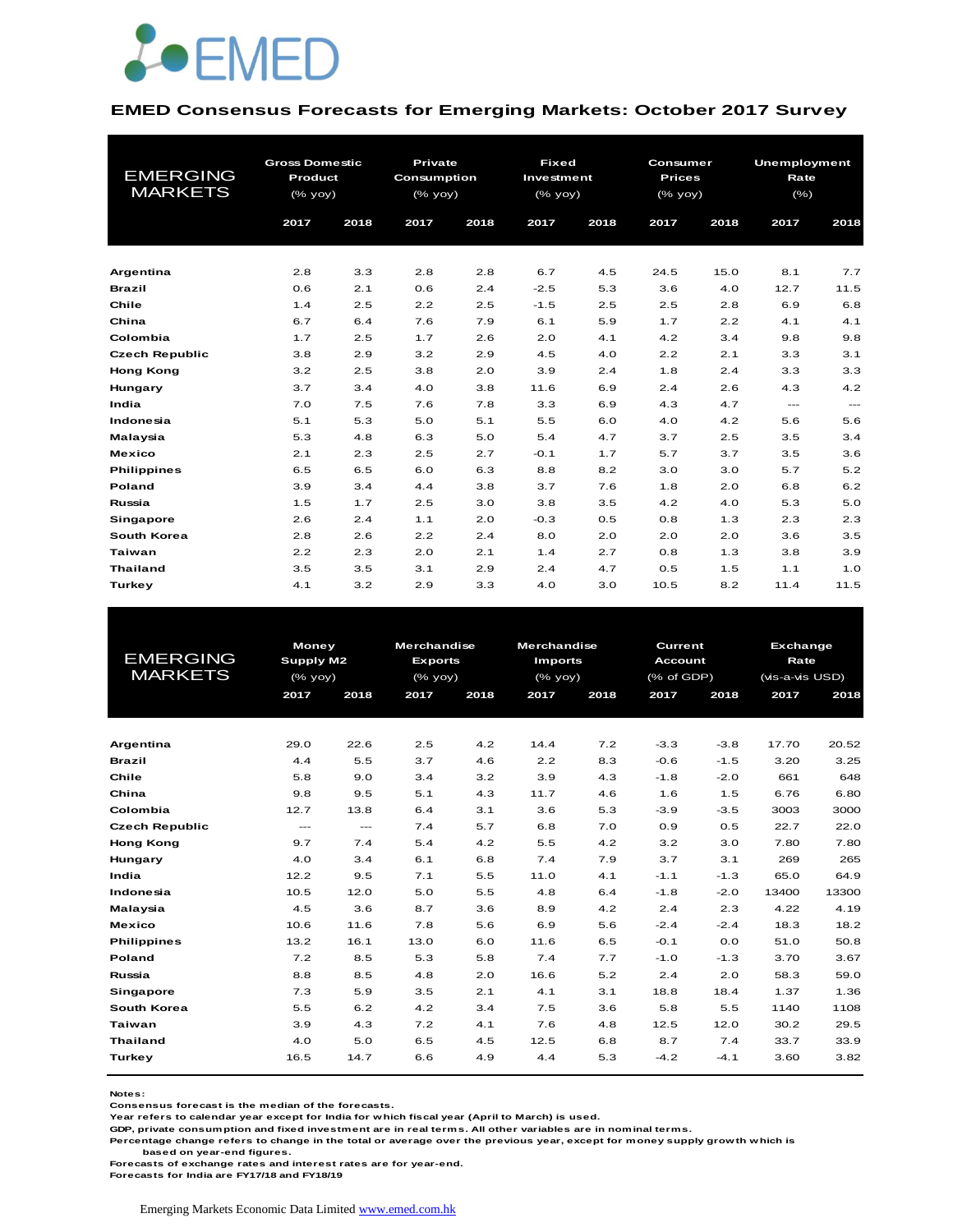### **EMED Consensus Forecasts for the United States: October 2017 Survey**

| <b>UNITED STATES</b>             | <b>Gross Domestic</b><br>Product<br>$(% \overline{y}$ (% yoy) |      | <b>Consumer</b><br><b>Prices</b><br>(% yoy) |      | <b>UNITED STATES</b>                | <b>Gross Domestic</b><br><b>Product</b><br>$(% \mathsf{Y}^{\prime }\mathsf{Y}^{\prime }\mathsf{Y}^{\prime })$ |      | <b>Consumer</b><br><b>Prices</b><br>(% yoy) |      |
|----------------------------------|---------------------------------------------------------------|------|---------------------------------------------|------|-------------------------------------|---------------------------------------------------------------------------------------------------------------|------|---------------------------------------------|------|
|                                  | 2017                                                          | 2018 | 2017                                        | 2018 |                                     | 2017                                                                                                          | 2018 | 2017                                        | 2018 |
|                                  |                                                               |      |                                             |      |                                     |                                                                                                               |      |                                             |      |
| <b>ABN AMRO</b>                  | 2.3                                                           | 2.5  | 1.9                                         | 1.7  | <b>ING</b>                          | 2.4                                                                                                           | 2.9  | 2.5                                         | 2.9  |
| <b>Action Economics</b>          | 2.2                                                           | 2.8  | 2.1                                         | 2.2  | Intesa Sanpaolo                     | 2.2                                                                                                           | 2.4  | 2.1                                         | 1.8  |
| <b>AIB Global Treasury</b>       | 2.1                                                           | 2.3  | 2.3                                         | 2.0  | <b>KBC</b>                          | 2.0                                                                                                           | 2.0  | 2.1                                         | 2.3  |
| Allianz                          | 2.0                                                           | 2.2  | 2.2                                         | 2.5  | Kiel Institute                      | 2.1                                                                                                           | 2.3  | 1.9                                         | 2.2  |
| <b>Bank Julius Baer</b>          | 2.3                                                           | 2.5  | 2.0                                         | 1.8  | <b>Moody's Analytics</b>            | 2.2                                                                                                           | 2.9  | 2.0                                         | 2.1  |
| <b>Barclays Capital</b>          | 1.9                                                           | 2.3  | 2.0                                         | 2.2  | <b>Mortgage Bankers Association</b> | 2.2                                                                                                           | 1.9  | 2.1                                         | 2.0  |
| <b>BayernLB</b>                  | 2.1                                                           | 2.4  | 1.9                                         | 1.6  | <b>NAR</b>                          | 1.7                                                                                                           | 2.7  | 2.0                                         | 2.5  |
| <b>BBVA</b>                      | 2.1                                                           | 2.2  | 2.0                                         | 1.7  | <b>National Bank of Canada</b>      | 2.2                                                                                                           | 2.4  | 2.0                                         | 1.9  |
| <b>Berenberg Capital Markets</b> | 2.1                                                           | 2.4  | 2.0                                         | 2.2  | <b>NIESR</b>                        | 2.1                                                                                                           | 2.3  | 1.7                                         | 2.0  |
| <b>BMO Capital Markets</b>       | 2.1                                                           | 2.2  | 2.1                                         | 2.2  | <b>Northern Trust</b>               | 2.1                                                                                                           | 2.2  | 2.0                                         | 1.8  |
| <b>BNP Paribas</b>               | 2.3                                                           | 2.6  | 1.9                                         | 2.3  | <b>OCBC Bank</b>                    | 2.2                                                                                                           | 2.3  | 2.0                                         | 2.4  |
| <b>Capital Economics</b>         | 2.1                                                           | 2.5  | 2.0                                         | 2.1  | <b>PNC</b>                          | 2.2                                                                                                           | 2.7  | 2.0                                         | 2.0  |
| <b>CIBC World Markets</b>        | 2.1                                                           | 2.2  | 2.2                                         | 2.4  | Prometeia                           | 2.2                                                                                                           | 2.1  | 1.7                                         | 2.2  |
| Citigroup                        | 2.2                                                           | 2.7  | 1.8                                         | 1.8  | <b>Raymond James</b>                | 2.1                                                                                                           | 2.0  | 2.0                                         | 1.8  |
| <b>Comerica Bank</b>             | 2.2                                                           | 2.9  | 2.2                                         | 2.2  | Royal Bank of Canada                | 2.2                                                                                                           | 2.4  | 2.1                                         | 1.8  |
| Commerzbank                      | 2.0                                                           | 2.3  | 2.0                                         | 2.2  | <b>Schroders</b>                    | 2.0                                                                                                           | 2.0  | 1.6                                         | 1.4  |
| <b>Credit Agricole</b>           | 2.2                                                           | 2.3  | 2.1                                         | 2.2  | Scotia Capital                      | 2.2                                                                                                           | 2.3  | 1.8                                         | 2.2  |
| <b>Credit Suisse</b>             | 2.2                                                           | 2.4  | 2.1                                         | 1.7  | <b>Societe Generale</b>             | 2.1                                                                                                           | 2.2  | 2.1                                         | 1.5  |
| Daiwa Institute of Research      | 2.2                                                           | 2.3  | 1.9                                         | 2.2  | <b>Standard &amp; Poor's</b>        | 2.1                                                                                                           | 2.3  | 1.9                                         | 2.1  |
| <b>Danske Bank</b>               | 2.1                                                           | 2.3  | 1.9                                         | 1.7  | <b>TD Economics</b>                 | 2.1                                                                                                           | 2.3  | 2.3                                         | 1.6  |
| <b>DBS Bank</b>                  | 2.2                                                           | 2.5  | 1.9                                         | 2.1  | <b>UOB</b>                          | 2.5                                                                                                           | 2.5  | 2.1                                         | 2.3  |
| Deka Bank                        | 2.2                                                           | 2.3  | 2.1                                         | 2.1  |                                     |                                                                                                               |      |                                             |      |
| Desjardins                       | 2.1                                                           | 2.4  | 2.1                                         | 2.0  |                                     |                                                                                                               |      |                                             |      |
| <b>DIW Berlin</b>                | 2.1                                                           | 2.4  | 1.8                                         | 1.6  |                                     |                                                                                                               |      |                                             |      |
| DZ Bank                          | 2.2                                                           | 2.5  | 2.1                                         | 2.2  | <b>CONSENSUS</b>                    |                                                                                                               |      |                                             |      |
| <b>Fannie Mae</b>                | 2.1                                                           | 2.1  | $2.2\,$                                     | 1.4  | Median                              | 2.1                                                                                                           | 2.3  | 2.0                                         | 2.1  |
| <b>First Trust Advisors</b>      | 2.3                                                           | 2.2  | 2.1                                         | 2.7  | Mean                                | 2.1                                                                                                           | 2.3  | 2.0                                         | 2.1  |
| <b>Freddie Mac</b>               | 2.2                                                           | 2.2  | 1.8                                         | 2.4  | High                                | 2.5                                                                                                           | 2.9  | 2.5                                         | 2.9  |
| Handelsbanken                    | 2.1                                                           | 2.0  | 1.6                                         | 2.0  | Low                                 | 1.7                                                                                                           | 1.9  | 1.6                                         | 1.4  |
| <b>IFO Munich Institute</b>      | 2.2                                                           | 2.1  | 2.4                                         | 2.4  | <b>Standard Deviation</b>           | 0.1                                                                                                           | 0.2  | 0.2                                         | 0.3  |
| Continues in the next column     |                                                               |      |                                             |      |                                     |                                                                                                               |      |                                             |      |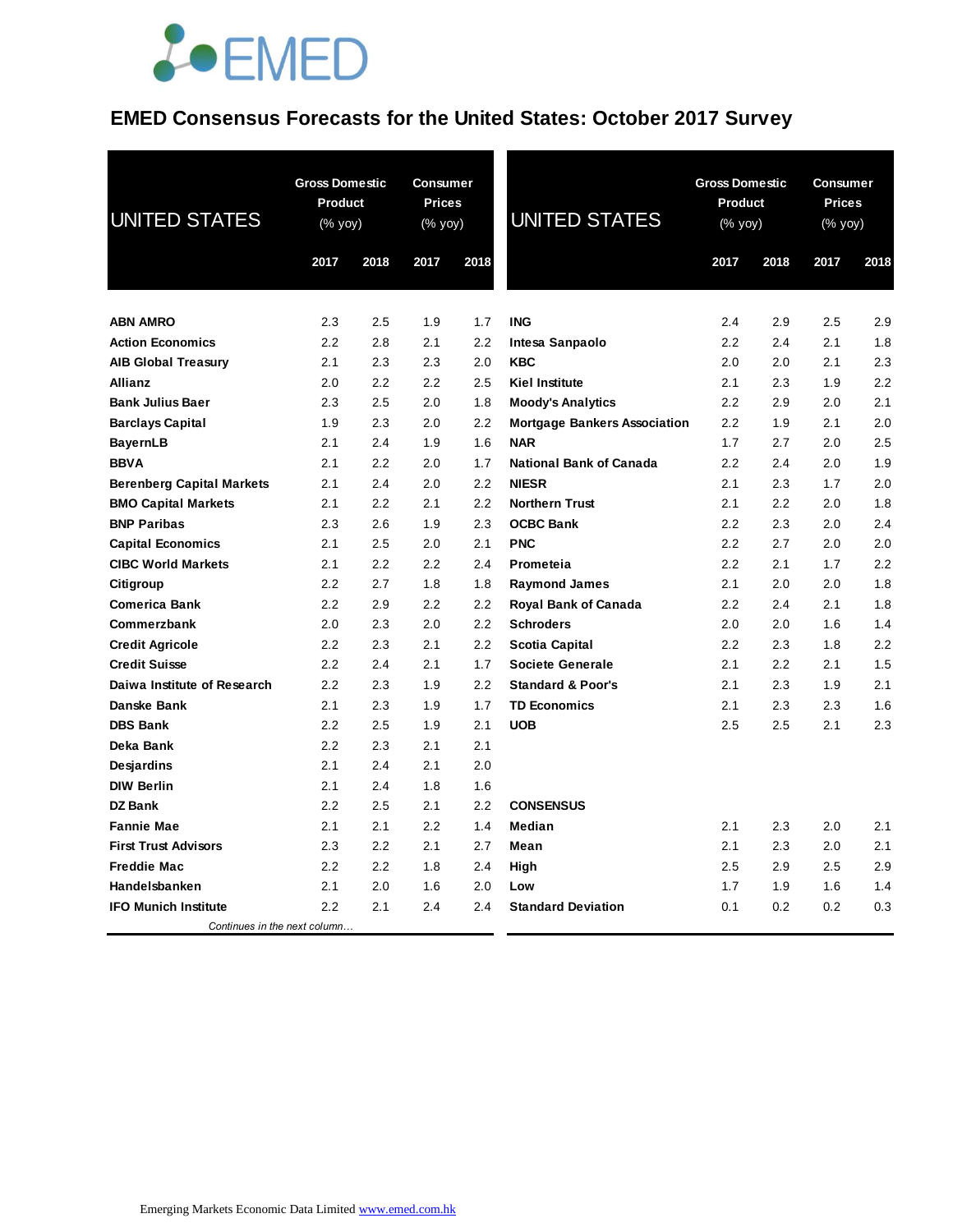## **EMED Consensus Forecasts for the Euro Area: October 2017 Survey**

| <b>EURO AREA</b>                 | <b>Gross Domestic</b><br>Product<br>(% yoy) |      | <b>Consumer</b><br><b>Prices</b><br>(% yoy) |      | <b>EURO AREA</b>            | <b>Gross Domestic</b><br>Product<br>(% yoy) |         | <b>Consumer</b><br><b>Prices</b><br>(% yoy) |      |
|----------------------------------|---------------------------------------------|------|---------------------------------------------|------|-----------------------------|---------------------------------------------|---------|---------------------------------------------|------|
|                                  | 2017                                        | 2018 | 2017                                        | 2018 |                             | 2017                                        | 2018    | 2017                                        | 2018 |
| <b>ABN AMRO</b>                  | 2.3                                         | 2.2  | 1.5                                         | 1.3  | Handelsbanken               | 2.0                                         | 1.5     | 1.5                                         | 1.6  |
| <b>AIB Global Treasury</b>       | 2.1                                         | 1.9  | 1.4                                         | 1.3  | <b>IFO Munich Institute</b> | 2.1                                         | 1.7     | 1.8                                         | 1.5  |
| Allianz                          | 2.1                                         | 1.8  | 1.5                                         | 1.6  | <b>ING</b>                  | 1.8                                         | 1.7     | 1.6                                         | 1.4  |
| <b>Bank Julius Baer</b>          | 2.2                                         | 1.8  | 1.5                                         | 1.3  | Intesa Sanpaolo             | 2.2                                         | 1.7     | 1.6                                         | 1.4  |
| Bank of Tokyo-Mitsubishi UFJ     | 1.8                                         | 1.6  | 1.5                                         | 1.5  | <b>KBC</b>                  | 2.0                                         | 2.1     | 1.5                                         | 1.3  |
| <b>Barclays Capital</b>          | 1.8                                         | 1.7  | 1.6                                         | 1.3  | <b>Kiel Institute</b>       | 2.2                                         | 2.1     | 1.5                                         | 1.5  |
| <b>BayernLB</b>                  | 2.1                                         | 1.7  | 1.5                                         | 1.3  | <b>Moody's Analytics</b>    | 2.2                                         | 1.7     | 1.6                                         | 1.5  |
| <b>BBVA</b>                      | 2.0                                         | 1.7  | 1.4                                         | n.a. | <b>NIESR</b>                | 2.0                                         | 1.8     | 1.6                                         | 1.4  |
| <b>Berenberg Capital Markets</b> | 2.2                                         | 1.9  | 1.5                                         | 1.4  | <b>OCBC Bank</b>            | 2.1                                         | 1.5     | 1.7                                         | 1.5  |
| <b>BMO Capital Markets</b>       | 2.1                                         | 1.7  | 1.5                                         | 1.5  | Prometeia                   | 2.2                                         | 1.9     | 1.5                                         | 1.3  |
| <b>BNP Paribas</b>               | 2.1                                         | 1.6  | 1.5                                         | 1.1  | Royal Bank of Canada        | $2.2\,$                                     | 1.8     | 1.5                                         | 1.2  |
| <b>Capital Economics</b>         | 2.2                                         | 2.0  | 1.5                                         | 1.3  | <b>Schroders</b>            | 2.1                                         | 1.9     | 1.5                                         | 1.1  |
| <b>CIBC World Markets</b>        | 2.0                                         | 1.7  | 1.6                                         | 1.8  | <b>Scotia Capital</b>       | 2.3                                         | 2.0     | 1.6                                         | 1.5  |
| <b>Citigroup</b>                 | 2.2                                         | 2.0  | 1.5                                         | 1.2  | Societe Generale            | 2.2                                         | 1.7     | 1.5                                         | 1.1  |
| <b>Commerzbank</b>               | 2.2                                         | 1.8  | 1.4                                         | 1.4  | <b>TD Economics</b>         | 2.2                                         | 1.7     | 1.5                                         | 1.2  |
| <b>Credit Agricole</b>           | 2.2                                         | 2.0  | 1.5                                         | 1.2  | <b>UOB</b>                  | 2.0                                         | 1.7     | 1.5                                         | 1.4  |
| <b>Credit Suisse</b>             | 2.2                                         | 2.0  | 1.5                                         | 1.2  |                             |                                             |         |                                             |      |
| Danske Bank                      | 2.1                                         | 1.5  | 1.5                                         | 1.1  |                             |                                             |         |                                             |      |
| <b>DBS Bank</b>                  | 2.0                                         | 2.0  | 1.5                                         | 1.2  | <b>CONSENSUS</b>            |                                             |         |                                             |      |
| Deka Bank                        | 2.2                                         | 1.7  | 1.5                                         | 1.5  | <b>Median</b>               | 2.1                                         | 1.8     | 1.5                                         | 1.4  |
| <b>DIW Berlin</b>                | 2.1                                         | 1.9  | 1.3                                         | 1.4  | Mean                        | 2.1                                         | 1.8     | 1.5                                         | 1.4  |
| <b>DZ Bank</b>                   | 2.0                                         | 1.7  | 1.6                                         | 1.3  | High                        | 2.3                                         | $2.2\,$ | 1.8                                         | 1.8  |
| <b>ETLA</b>                      | 2.1                                         | 1.8  | 1.5                                         | 1.5  | Low                         | 1.8                                         | 1.5     | 1.3                                         | 1.1  |
| <b>EUROFER</b>                   | 2.0                                         | 1.8  | 1.8                                         | 1.5  | <b>Standard Deviation</b>   | 0.1                                         | 0.2     | 0.1                                         | 0.2  |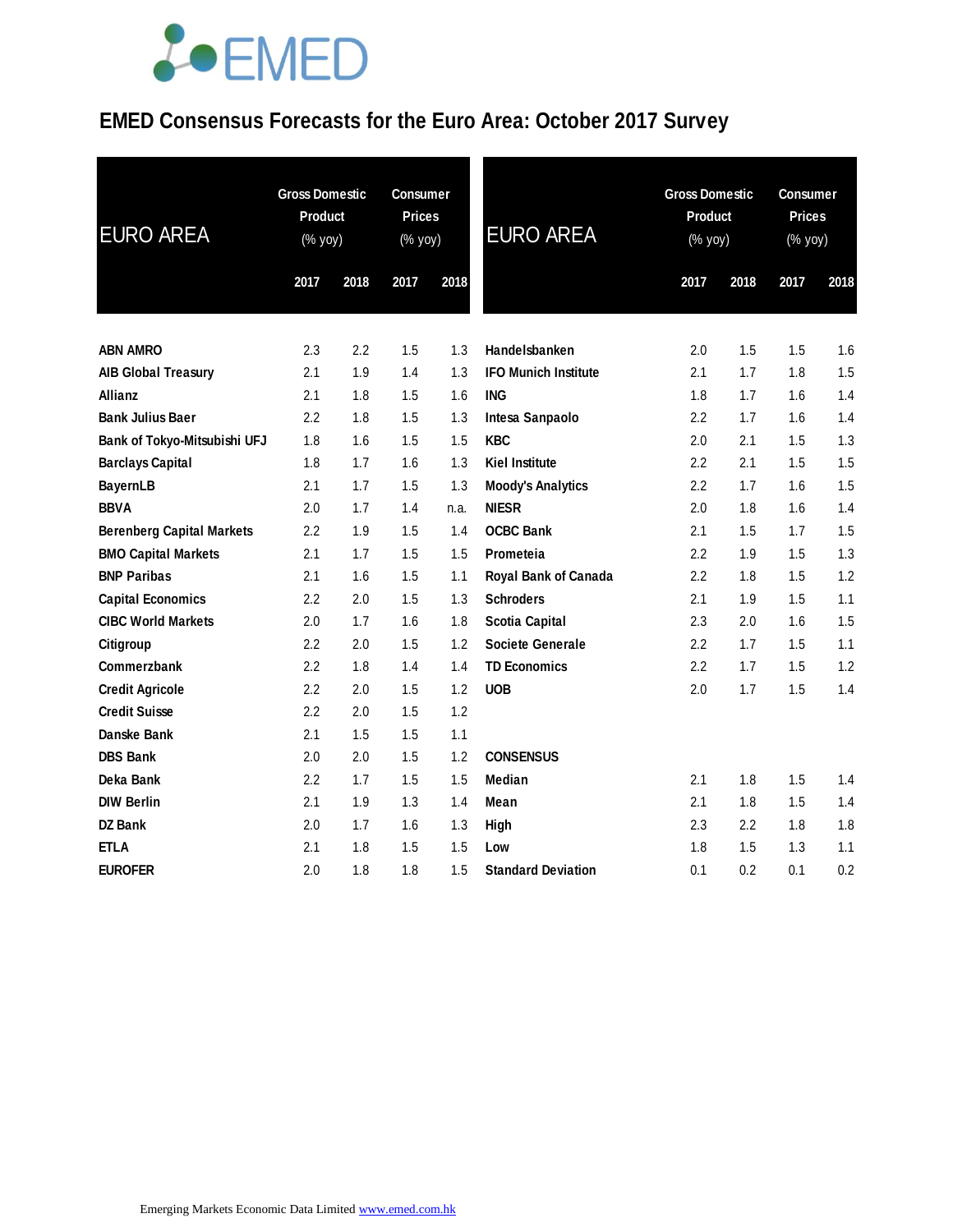## **EMED Consensus Forecasts for Japan: October 2017 Survey**

| <b>JAPAN</b>                     | <b>Gross Domestic</b><br><b>Product</b><br>(% yoy) |      | <b>Consumer</b><br><b>Prices</b><br>(% yoy) |      | <b>JAPAN</b>              | <b>Gross Domestic</b><br><b>Product</b><br>(% yoy) |      | <b>Consumer</b><br><b>Prices</b><br>(% yoy) |      |
|----------------------------------|----------------------------------------------------|------|---------------------------------------------|------|---------------------------|----------------------------------------------------|------|---------------------------------------------|------|
|                                  | 2017                                               | 2018 | 2017                                        | 2018 |                           | 2017                                               | 2018 | 2017                                        | 2018 |
|                                  |                                                    |      |                                             |      |                           |                                                    |      |                                             |      |
| <b>ABN AMRO</b>                  | 1.5                                                | 1.3  | 0.7                                         | 1.0  | <b>ING</b>                | 1.5                                                | 1.4  | 0.5                                         | 0.9  |
| <b>AIB Global Treasury</b>       | 1.2                                                | 1.0  | 0.2                                         | 0.3  | Intesa Sanpaolo           | 1.5                                                | 0.9  | 0.4                                         | 0.5  |
| <b>Allianz</b>                   | 1.5                                                | 0.9  | 0.5                                         | 0.9  | <b>JCER</b>               | 1.7                                                | 1.0  | 0.8                                         | 0.9  |
| <b>Bank Julius Baer</b>          | 1.5                                                | 1.3  | 0.4                                         | 0.2  | <b>KBC</b>                | 1.3                                                | 1.0  | 0.5                                         | 1.0  |
| Bank of Tokyo-Mitsubishi UFJ     | 0.8                                                | 1.6  | 0.6                                         | 0.7  | <b>Kiel Institute</b>     | 1.8                                                | 1.2  | 0.5                                         | 0.7  |
| <b>Barclays Capital</b>          | 1.6                                                | 1.1  | 0.5                                         | 0.7  | <b>Mizuho Securities</b>  | 1.5                                                | 1.2  | 0.7                                         | 0.7  |
| <b>BayernLB</b>                  | 1.5                                                | 1.0  | 0.5                                         | 0.9  | <b>Moody's Analytics</b>  | 1.5                                                | 0.7  | 0.4                                         | 0.6  |
| <b>BBVA</b>                      | 0.8                                                | 0.9  | 0.8                                         | n.a. | <b>NIESR</b>              | 1.3                                                | 1.0  | 0.3                                         | 0.5  |
| <b>Berenberg Capital Markets</b> | 1.5                                                | 1.2  | 0.4                                         | 0.7  | <b>OCBC Bank</b>          | 1.5                                                | 0.9  | 0.5                                         | 1.0  |
| <b>BMO Capital Markets</b>       | 1.5                                                | 1.1  | 0.4                                         | 0.5  | Prometeia                 | 1.4                                                | 1.3  | 0.4                                         | 0.6  |
| <b>BNP Paribas</b>               | 1.7                                                | 1.0  | 0.4                                         | 0.6  | <b>Schroders</b>          | 1.6                                                | 1.5  | 0.5                                         | 1.0  |
| <b>Capital Economics</b>         | 1.7                                                | 1.2  | 0.5                                         | 0.5  | Scotia Capital            | 1.6                                                | 1.0  | 0.6                                         | 1.1  |
| <b>CIBC World Markets</b>        | 1.3                                                | 1.1  | 0.4                                         | 0.7  | <b>Societe Generale</b>   | 1.5                                                | 1.2  | 0.4                                         | 1.0  |
| Citigroup                        | 1.7                                                | 1.6  | 0.4                                         | 0.5  | <b>TD Economics</b>       | 1.6                                                | 1.2  | 0.4                                         | 0.8  |
| Commerzbank                      | 1.5                                                | 1.1  | 0.4                                         | 0.7  | <b>UOB</b>                | 1.3                                                | 1.7  | 1.0                                         | 1.9  |
| <b>Credit Agricole</b>           | 1.6                                                | 1.3  | 0.4                                         | 0.7  |                           |                                                    |      |                                             |      |
| <b>Credit Suisse</b>             | 1.2                                                | 0.6  | 0.4                                         | 0.3  |                           |                                                    |      |                                             |      |
| Daiwa Institute of Research      | 1.6                                                | 1.4  | 0.5                                         | 0.6  | <b>CONSENSUS</b>          |                                                    |      |                                             |      |
| <b>DBS Bank</b>                  | 1.6                                                | 1.1  | 0.4                                         | 0.6  | Median                    | 1.5                                                | 1.1  | 0.4                                         | 0.7  |
| Deka Bank                        | 1.6                                                | 1.2  | 0.4                                         | 1.0  | Mean                      | 1.5                                                | 1.1  | 0.5                                         | 0.7  |
| <b>DIW Berlin</b>                | 1.9                                                | 1.3  | 0.3                                         | 0.5  | High                      | 1.9                                                | 1.7  | 1.0                                         | 1.9  |
| <b>DZ Bank</b>                   | 1.6                                                | 1.1  | 0.4                                         | 0.6  | Low                       | 0.8                                                | 0.6  | 0.2                                         | 0.2  |
| <b>IFO Munich Institute</b>      | 1.2                                                | 1.0  | 0.5                                         | 0.8  | <b>Standard Deviation</b> | 0.2                                                | 0.2  | 0.2                                         | 0.3  |
| Continues in the next column     |                                                    |      |                                             |      |                           |                                                    |      |                                             |      |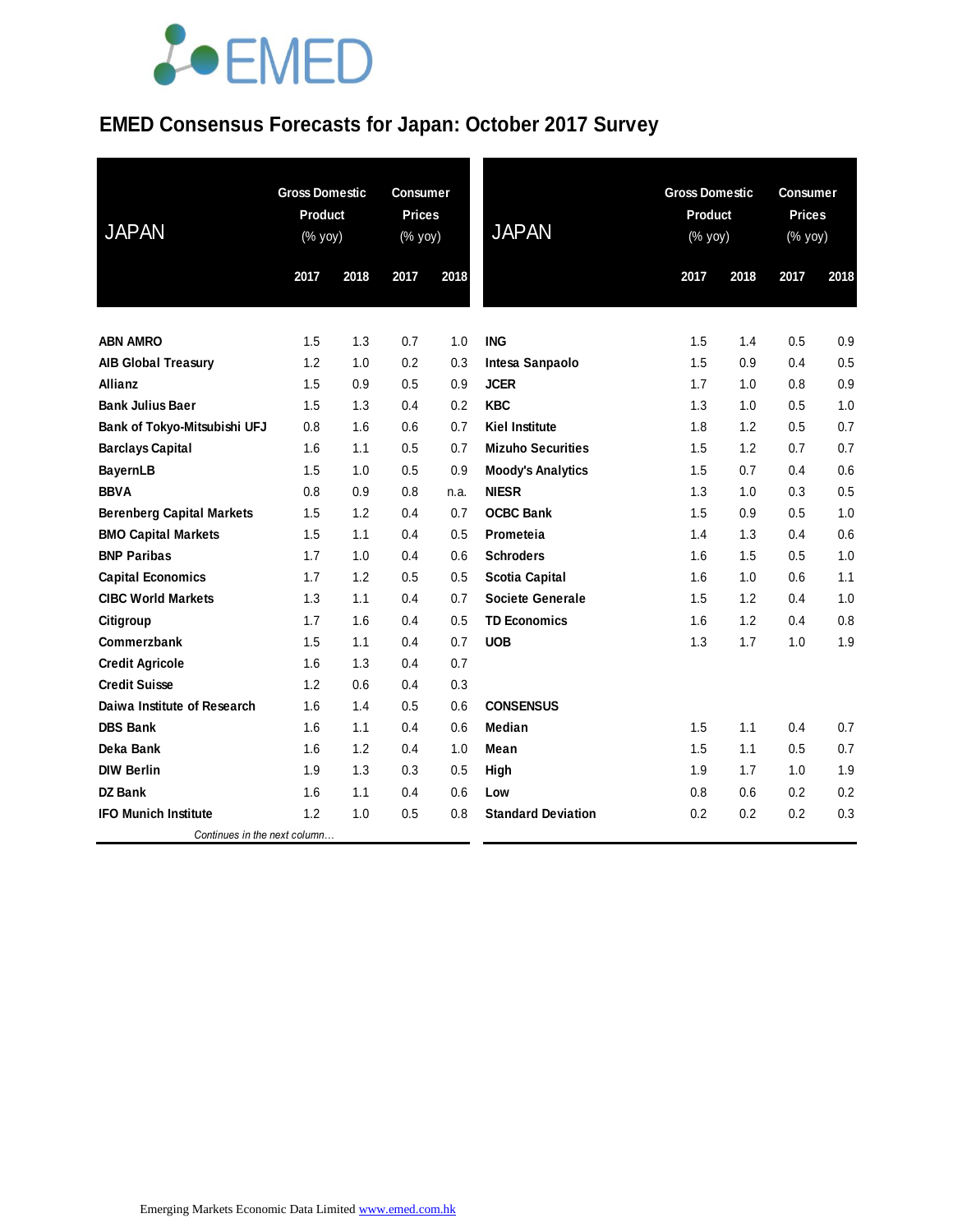### **EMED Consensus Forecasts for China: October 2017 Survey**

| <b>CHINA</b>                     | <b>Gross Domestic</b><br>Product<br>(% yoy) |      | <b>Consumer</b><br><b>Prices</b><br>(% yoy) |      | <b>CHINA</b>                  | <b>Gross Domestic</b><br>Product<br>(% yoy) |      | <b>Consumer</b><br><b>Prices</b><br>$(% \mathsf{Y}\cup \mathsf{Y})$ (% $\mathsf{Y}\cup \mathsf{Y}$ ) |      |
|----------------------------------|---------------------------------------------|------|---------------------------------------------|------|-------------------------------|---------------------------------------------|------|------------------------------------------------------------------------------------------------------|------|
|                                  | 2017                                        | 2018 | 2017                                        | 2018 |                               | 2017                                        | 2018 | 2017                                                                                                 | 2018 |
| <b>ABN AMRO</b>                  | 6.8                                         | 6.5  | 1.5                                         | 2.0  | <b>ING</b>                    | 6.8                                         | 6.7  | 1.5                                                                                                  | 1.8  |
| Allianz                          | 6.7                                         | 6.3  | 1.8                                         | 2.2  | Intesa Sanpaolo               | 6.7                                         | 6.3  | 1.6                                                                                                  | 2.3  |
| <b>Bank Julius Baer</b>          | 6.6                                         | 6.3  | 1.6                                         | 1.6  | JP Morgan                     | 6.8                                         | 6.4  | 1.6                                                                                                  | 2.5  |
| <b>Bank of East Asia</b>         | 6.8                                         | 6.4  | 1.8                                         | 2.2  | <b>Kiel Institute</b>         | 6.7                                         | 6.4  | 1.6                                                                                                  | 2.1  |
| <b>Barclays Capital</b>          | 6.7                                         | 6.3  | 2.2                                         | 2.3  | <b>Moody's Analytics</b>      | 6.8                                         | 6.6  | 1.5                                                                                                  | 2.7  |
| <b>BayernLB</b>                  | 6.8                                         | 6.3  | 2.0                                         | 2.2  | <b>NIESR</b>                  | 6.7                                         | 6.4  | 2.1                                                                                                  | 2.5  |
| <b>BBVA</b>                      | 6.5                                         | 6.0  | 1.7                                         | 2.0  | <b>OCBC Bank</b>              | 6.5                                         | 6.0  | 1.7                                                                                                  | 2.5  |
| <b>Berenberg Capital Markets</b> | 6.6                                         | 6.2  | 1.6                                         | 2.3  | Prometeia                     | 6.9                                         | 6.3  | 2.8                                                                                                  | 2.7  |
| <b>BMO Capital Markets</b>       | 6.8                                         | 6.5  | 1.5                                         | 1.9  | <b>Royal Bank of Scotland</b> | 6.8                                         | 6.5  | 2.0                                                                                                  | 2.0  |
| <b>BNP Paribas</b>               | 6.6                                         | 6.4  | 1.8                                         | 2.3  | <b>Schroders</b>              | 6.7                                         | 6.3  | 1.8                                                                                                  | 2.3  |
| <b>Capital Economics</b>         | 6.8                                         | 6.5  | 1.5                                         | 1.5  | <b>Scotia Capital</b>         | 6.7                                         | 6.4  | 2.0                                                                                                  | 2.5  |
| Citigroup                        | 6.8                                         | 6.5  | 1.6                                         | 2.2  | <b>Societe Generale</b>       | 6.8                                         | 6.2  | 1.7                                                                                                  | 2.3  |
| Commerzbank                      | 6.7                                         | 6.4  | 1.6                                         | 2.2  | <b>UOB</b>                    | 6.8                                         | 6.6  | 1.7                                                                                                  | 2.0  |
| <b>Credit Agricole</b>           | 6.8                                         | 6.6  | 1.3                                         | 1.7  |                               |                                             |      |                                                                                                      |      |
| <b>Credit Suisse</b>             | 6.8                                         | 6.5  | 1.8                                         | 2.5  |                               |                                             |      |                                                                                                      |      |
| Daiwa Institute of Research      | 6.8                                         | 6.1  | 1.7                                         | 1.9  |                               |                                             |      |                                                                                                      |      |
| Danske Bank                      | 6.7                                         | 6.3  | 2.0                                         | 2.0  | <b>CONSENSUS</b>              |                                             |      |                                                                                                      |      |
| <b>DBS Bank</b>                  | 6.7                                         | 6.4  | 1.6                                         | 2.1  | <b>Median</b>                 | 6.8                                         | 6.4  | 1.7                                                                                                  | 2.2  |
| Deka Bank                        | 6.8                                         | 6.6  | 1.6                                         | 2.6  | Mean                          | 6.7                                         | 6.4  | 1.7                                                                                                  | 2.2  |
| <b>DIW Berlin</b>                | 6.6                                         | 6.5  | 1.7                                         | 2.5  | High                          | 6.9                                         | 6.7  | 2.8                                                                                                  | 2.8  |
| <b>DZ Bank</b>                   | 6.8                                         | 6.7  | 1.5                                         | 2.0  | Low                           | 6.5                                         | 6.0  | 1.3                                                                                                  | 1.5  |
| <b>IFO Munich Institute</b>      | 6.6                                         | 6.3  | 1.8                                         | 2.8  | <b>Standard Deviation</b>     | 0.1                                         | 0.2  | 0.3                                                                                                  | 0.3  |
| Continues in the next column     |                                             |      |                                             |      |                               |                                             |      |                                                                                                      |      |